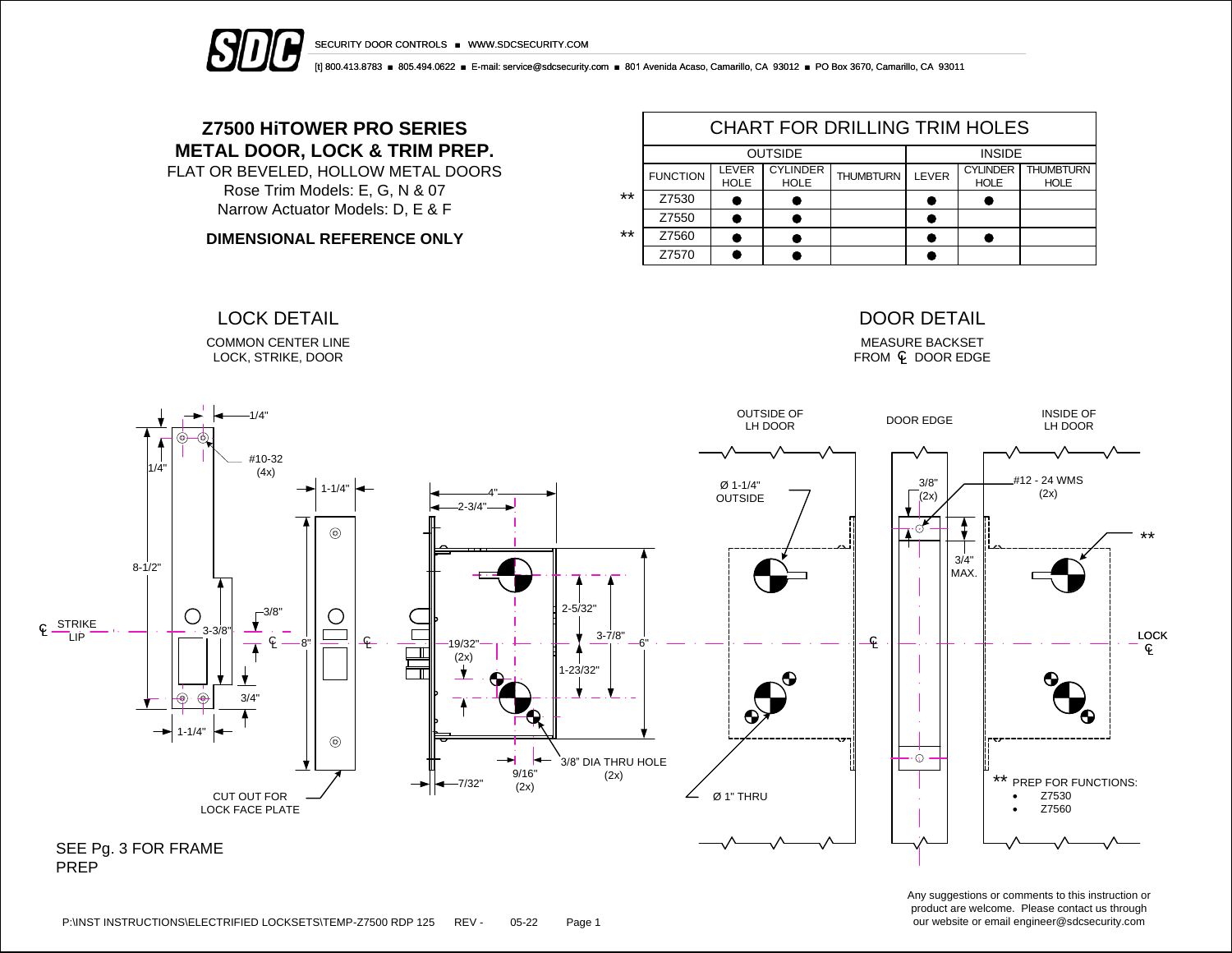



[t] 800.413.8783 ■ 805.494.0622 ■ E-mail: service@sdcsecurity.com ■ 801 Avenida Acaso, Camarillo, CA 93012 ■ PO Box 3670, Camarillo, CA 93011

# **Z7500 HiTOWER PRO SERIES WOOD DOOR, LOCK & TRIM PREP.**

FLAT OR BEVELED, WOOD DOORS Rose Trim Models: E, G, N & 07 Narrow Actuator Models: D, E & F

**DIMENSIONAL REFERENCE ONLY**

COMMON CENTER LINE LOCK, STRIKE, DOOR

|       | <b>CHART FOR DRILLING TRIM HOLES</b> |                      |                                |                  |       |                                |                                 |  |  |  |  |
|-------|--------------------------------------|----------------------|--------------------------------|------------------|-------|--------------------------------|---------------------------------|--|--|--|--|
|       |                                      | <b>OUTSIDE</b>       | <b>INSIDE</b>                  |                  |       |                                |                                 |  |  |  |  |
|       | <b>FUNCTION</b>                      | LEVER<br><b>HOLE</b> | <b>CYLINDER</b><br><b>HOLE</b> | <b>THUMBTURN</b> | LEVER | <b>CYLINDER</b><br><b>HOLE</b> | <b>THUMBTURN</b><br><b>HOLE</b> |  |  |  |  |
| **    | Z7530                                |                      |                                |                  |       |                                |                                 |  |  |  |  |
|       | Z7550                                |                      |                                |                  |       |                                |                                 |  |  |  |  |
| $***$ | Z7560                                |                      |                                |                  |       |                                |                                 |  |  |  |  |
|       | Z7570                                |                      |                                |                  |       |                                |                                 |  |  |  |  |

## LOCK DETAIL DOOR DETAIL

MEASURE BACKSET  $FROM \subseteq DOOR EDGE$ 



Any suggestions or comments to this instruction or product are welcome. Please contact us through our website or email engineer@sdcsecurity.com